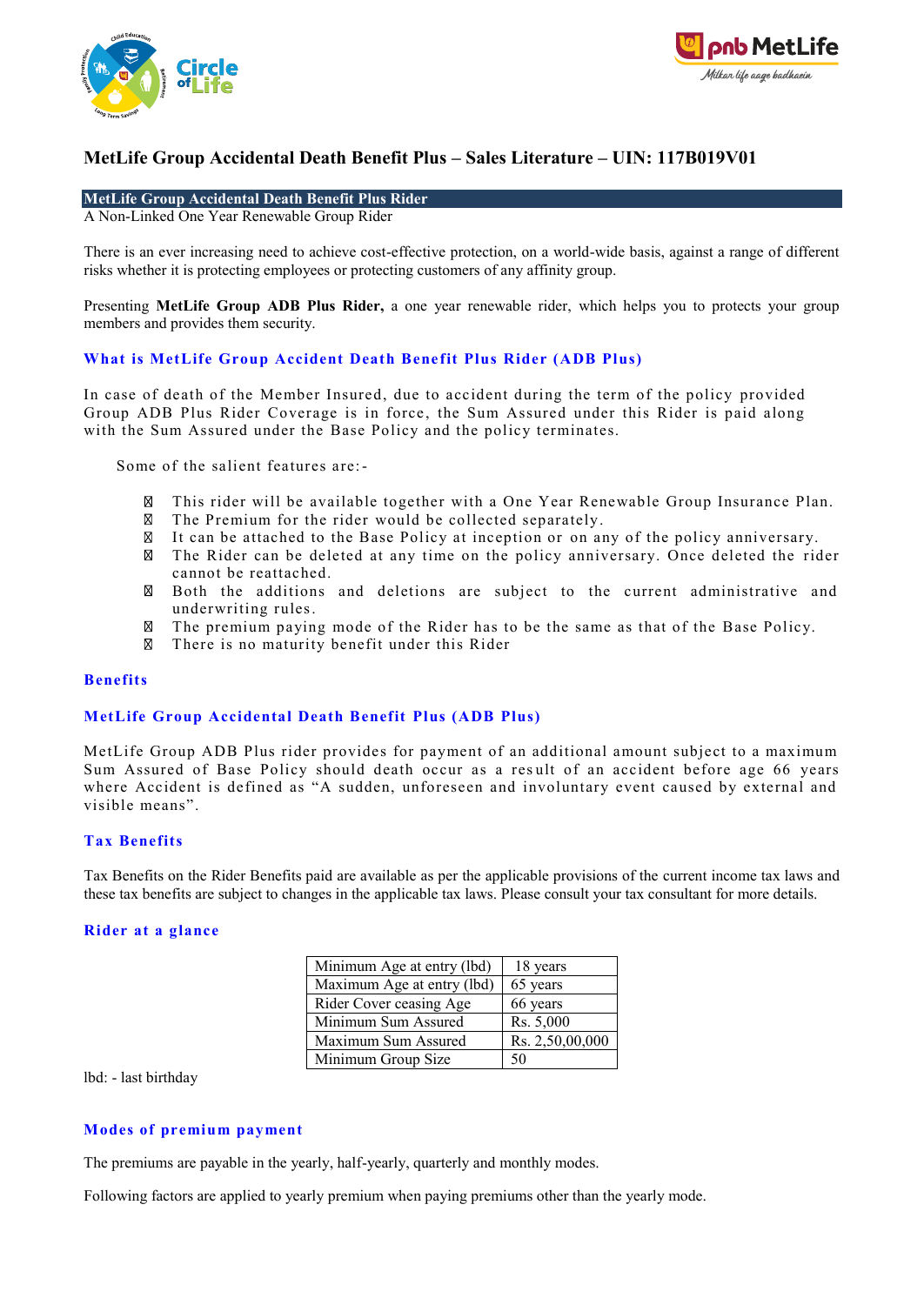| <b>Modes of</b><br>Premium | <b>Multiplicative</b><br>Factor |
|----------------------------|---------------------------------|
| Half-Yearly                | 0.5096                          |
| Quarterly                  | 0.2573                          |
| Monthly                    | 0.0863                          |

## **Grace Period**

Grace period of 30 (thirty) days for modes of premium payment other than monthly and 15 days in the case of monthly mode will be allowed for payment of premium without interest. The risk cover will cease in case of non receipt of premium on the due date.

### **Free Look Provision:**

Group Policyholder / Insured Member (if the premium is paid entirely by the Insured Member) have a period of 15 days from the date of receipt of the Policy document (within 30 days in case of solicitation over distance mode), to review the terms and conditions of this rider and to return if not acceptable clearly stating the reason for cancellation.

The Group Policyholder / Insured shall be entitled to-

- a) A refund of the premium less any expenses incurred, if any, by the insurer on medical examination of the members and the stamp duty charges or;
- b) a deduction towards the proportionate risk premium for period of cover or;

All rights of the Group Policyholder / Insured Member under this Rider shall immediately stand extinguished at the cancellation of the Rider and / or the Group Policy.

#### **Increase or Decrease in benefits:** Not allowed.

**Premium Guarantee:** The Premium rates are guaranteed for a period of one year.

#### **Renewal**

This Rider is renewable on every Annual Renewal Date along with the Base Plan as stated in the Schedule. The renewal of the rider is subject to consent of the Company and upon payment of premiums at the rate and terms as required by the Company on the Annual Renewal Date.

The rider shall be ordinarily be renewable except on grounds of fraud, moral hazard or misrepresentation or non – cooperation by the insured.

In case of renewal of rider has been denied, same shall be supported by cogent reasons for such denial.

#### **Exclusions:**

The death benefit will not be payable if Accidental Death occurs from, or is caused by, either directly or indirectly, voluntarily or involuntarily, due to one of the following:

- 1. Infection: Death caused or contributed to by any infection, except infection caused by an external visible wound accidentally sustained.
- 2. Drug Abuse: Member under the influence of Alcohol or solvent abuse or use of drug except under the direction of a registered medical practitioner.
- 3. Self inflicted Injury: Intentional self Inflicted injury.
- 4. Suicide: If the death was due to suicide, attempted suicide or intentional self Inflicted injury by the member.
- 5. Criminal Acts: Member involvement in criminal activities with criminal intent.
- 6. War and Civil Commotion: War, invasion, hostilities, (whether war is declared or not), civil war, rebellion, revolution or taking part in a riot or civil commotion.
- 7. Nuclear Contamination: The radioactive, explosive or hazardous nature of nuclear fuel materials or property contaminated by nuclear fuel materials or accident arising from such situations.
- 8. Aviation: Member participation in any flying activity, other than as a passenger in a commercially licensed aircraft.
- 9. Hazardous sports and pastimes: Taking part or participating for any hazardous hobby, pursuit or any race not previously declared and accepted by the company.
- 10. Poison: Taking or absorbing, accidentally or otherwise, any poison.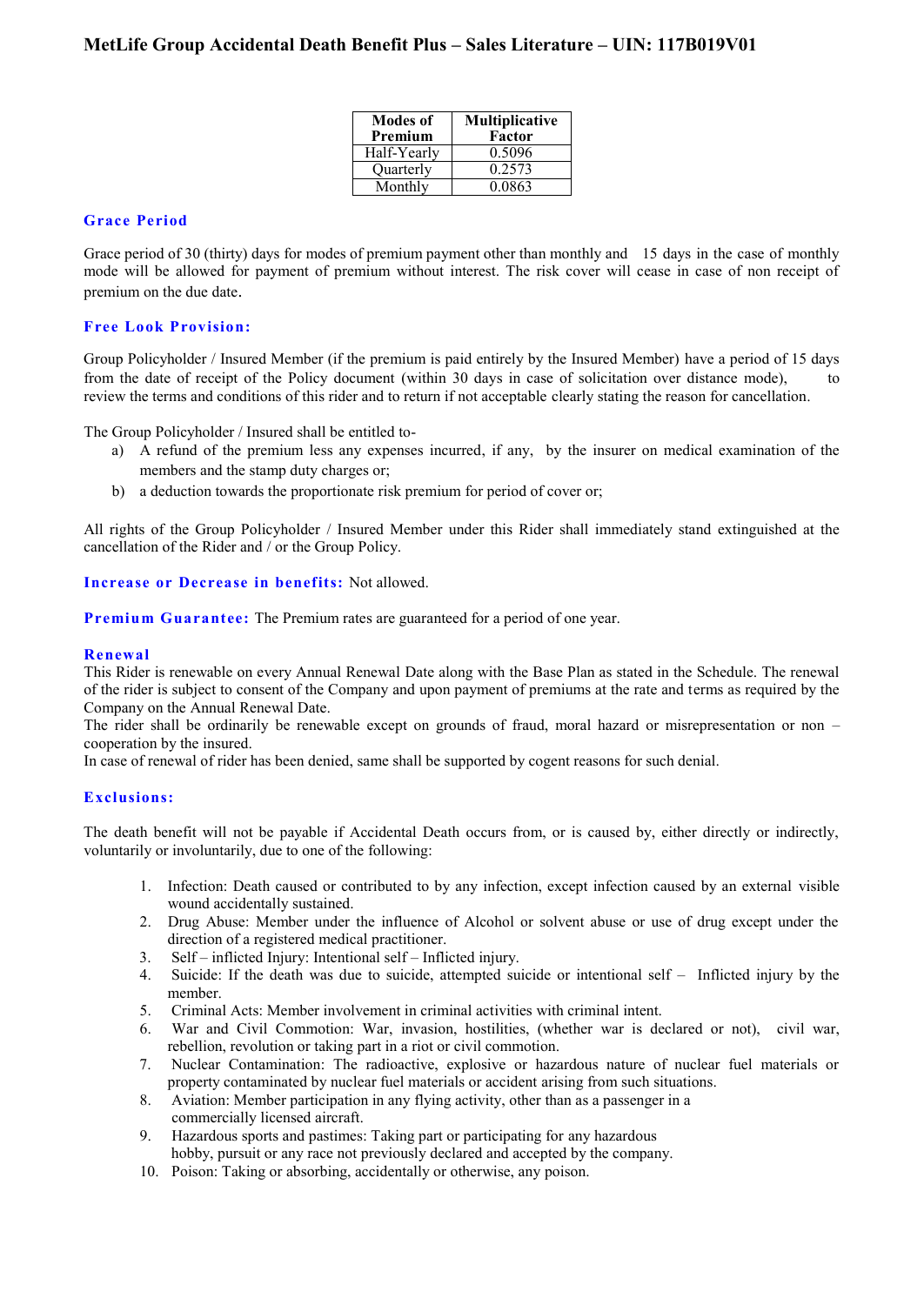11. Toxic Gases: Inhaling any gas or fumes, accidentally or otherwise, except accidentally in the course of duty.

## **Termination:**

This rider will terminate on the earlier of:

- $\boxtimes$ The policy anniversary on which the insured is aged 66 years or Maturity date of the Base Policy if earlier;
- $\boxtimes$ The date we pay a claim under this Rider Coverage
- The date on which the Rider Coverage is terminated after we receive a request from you. M
- $\boxtimes$ The Base Policy is lapsed and not reinstated as per the terms and conditions of reinstatement of the Base Policy.
- Upon non payment of Renewal Premium on the Annual Renewal Date **M**

## **Statutory Warning:**

#### **Section 41 of the Insurance Act, 1938 states:**

- (1) No person shall allow or offer to allow, either directly or indirectly, as an inducement to any person to take out or renew or continue an insurance in respect of any kind of risk relating to lives or property in India, any rebate of the whole or part of the commission payable or any rebate of the premium shown on the policy, nor shall any person taking out or renewing or continuing a policy accept any rebate, except such rebate as may be allowed in accordance with the published prospectuses or tables of the insurer
- (2) Any Person making default in complying with the provisions of this section shall be punishable with fine which may extend to ten lakh rupees.

#### **Section 45 of the Insurance Act, 1938 states:**

1. No policy of life insurance shall be called in question on any ground whatsoever after the expiry of three years from the date of the policy i.e. from the date of issuance of the policy or the date of commencement of risk or the date of revival of the policy or the date of the rider to the policy, whichever is later.

2. A policy of life insurance may be called in question at any time within three years from the date of issuance of the policy or the date of commencement of risk or the date of revival of the policy or the date of the rider to the policy, whichever is later, on the ground of fraud; provided that the insurer shall have to communicate in writing to the insured or the legal representatives or nominees or assignees of the insured, the grounds and materials on which such decision is based. For the purposes of this sub-section, the expression 'fraud' means any of the following acts committed by the insured or by his agent, with the intent to deceive the insurer or to induce the insurer to issue a life insurance policy:

a. the suggestion, as a fact of that which is not true and which the insured does not believe to be true;

b. The active concealment of a fact by the insured having knowledge or belief of the fact;

- c. Any other act fitted to deceive; and
- d. Any such act or omission as the law specifically declares to be fraudulent.

Mere silence as to facts likely to affect the assessment of risk by the insurer is not fraud, unless the circumstances of the case are such that regard being had to them, it is the duty of the insured or his agent, keeping silence to speak, or unless his silence is, in itself, equivalent to speak.

3. Notwithstanding anything contained in sub section 2, no insurer shall repudiate a life insurance policy on the ground of fraud if the insured can prove that the misstatement of or suppression of a material fact was true to the best of his knowledge and belief or that there was no deliberate intention to suppress the fact or that such mis-statement of or suppression of a material fact are within the knowledge of the insurer; provided that in case of fraud, the onus of disproving lies upon the beneficiaries, in case the policyholder is not alive. A person who solicits and negotiates a contract of insurance shall be deemed for the purpose of the formation of the contract, to be the agent of the insurer.

4. A policy of life insurance may be called in question at any time within three years from the date of issuance of the policy or the date of commencement of risk or the date of revival of the policy or the date of the rider to the policy, whichever is later, on the ground that any statement of or suppression of a fact material to the expectancy of the life of the insured was incorrectly made in the proposal or other document on the basis of which the policy was issued or revived or rider issued; provided that the insurer shall have to